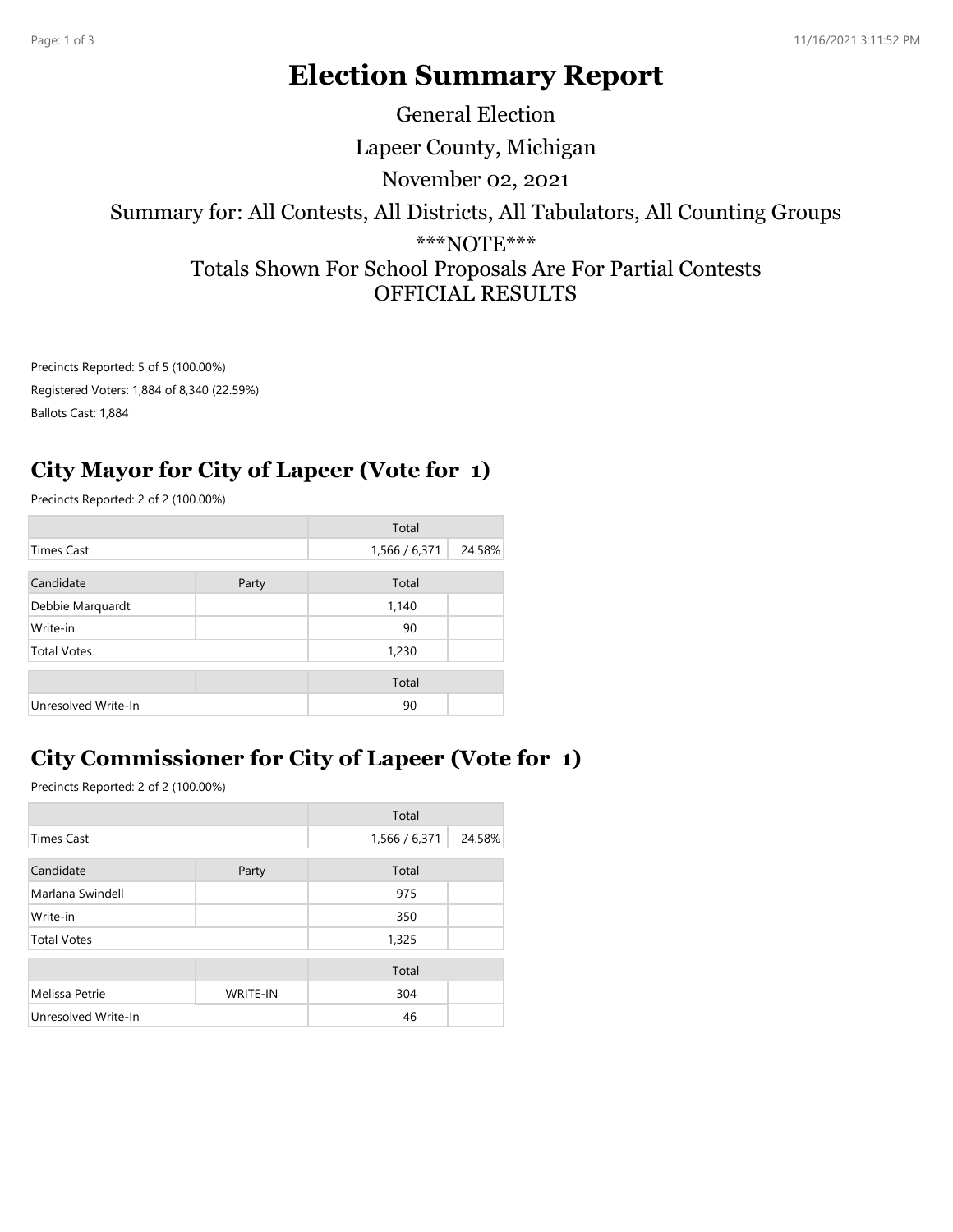#### Stop Recreational Marijuana Sales (Vote for 1)

| Page: 2 of 3                                                 |       |               |        |
|--------------------------------------------------------------|-------|---------------|--------|
|                                                              |       |               |        |
| <b>Stop Recreational Marijuana Sales (Vote for 1)</b>        |       |               |        |
| Precincts Reported: 2 of 2 (100.00%)                         |       |               |        |
| <b>Times Cast</b>                                            |       | Total         | 24.58% |
|                                                              |       | 1,566 / 6,371 |        |
| Candidate                                                    | Party | Total         |        |
| Yes<br>No                                                    |       | 405<br>1,137  |        |
| <b>Total Votes</b>                                           |       | 1,542         |        |
|                                                              |       | Total         |        |
|                                                              |       | 0             |        |
| Unresolved Write-In                                          |       |               |        |
|                                                              |       |               |        |
| <b>Brandon School District Bonding Proposal (Vote for 1)</b> |       |               |        |

#### Brandon School District Bonding Proposal (Vote for 1)

| <b>Times Cast</b>                                                                                    |       |               |        |
|------------------------------------------------------------------------------------------------------|-------|---------------|--------|
|                                                                                                      |       | 1,566 / 6,371 | 24.58% |
| Candidate                                                                                            | Party | Total         |        |
| Yes                                                                                                  |       | 405           |        |
| No                                                                                                   |       | 1,137         |        |
| <b>Total Votes</b>                                                                                   |       | 1,542         |        |
|                                                                                                      |       | Total         |        |
| Unresolved Write-In                                                                                  |       | 0             |        |
| <b>Brandon School District Bonding Proposal (Vote for 1)</b><br>Precincts Reported: 1 of 1 (100.00%) |       | Total         |        |
|                                                                                                      |       |               |        |
| <b>Times Cast</b>                                                                                    |       | 85/411        | 20.68% |
|                                                                                                      | Party | Total         |        |
| Candidate                                                                                            |       |               |        |
| Yes                                                                                                  |       | 42            |        |
| No                                                                                                   |       | 43            |        |
| <b>Total Votes</b>                                                                                   |       | 85            |        |
|                                                                                                      |       | Total         |        |

#### Goodrich Area Schools Operating Millage Renewal Proposal (Vote for 1)

|                                                                              |       | $\sim$               |        |
|------------------------------------------------------------------------------|-------|----------------------|--------|
| <b>Times Cast</b>                                                            |       | 85 / 411             | 20.68% |
| Candidate                                                                    | Party | Total                |        |
| Yes                                                                          |       | 42                   |        |
| No                                                                           |       | 43                   |        |
| <b>Total Votes</b>                                                           |       | 85                   |        |
|                                                                              |       | Total                |        |
| Unresolved Write-In                                                          |       | $\pmb{0}$            |        |
| <b>Goodrich Area Schools Operating Millage Renewal Proposal (Vote for 1)</b> |       |                      |        |
|                                                                              |       |                      |        |
| Precincts Reported: 1 of 1 (100.00%)                                         |       |                      |        |
| <b>Times Cast</b>                                                            |       | Total<br>156 / 1,048 | 14.89% |
| Candidate                                                                    | Party | Total                |        |
| Yes                                                                          |       | 110                  |        |
| No                                                                           |       | 45                   |        |
| <b>Total Votes</b>                                                           |       | 155                  |        |
|                                                                              |       | Total                |        |